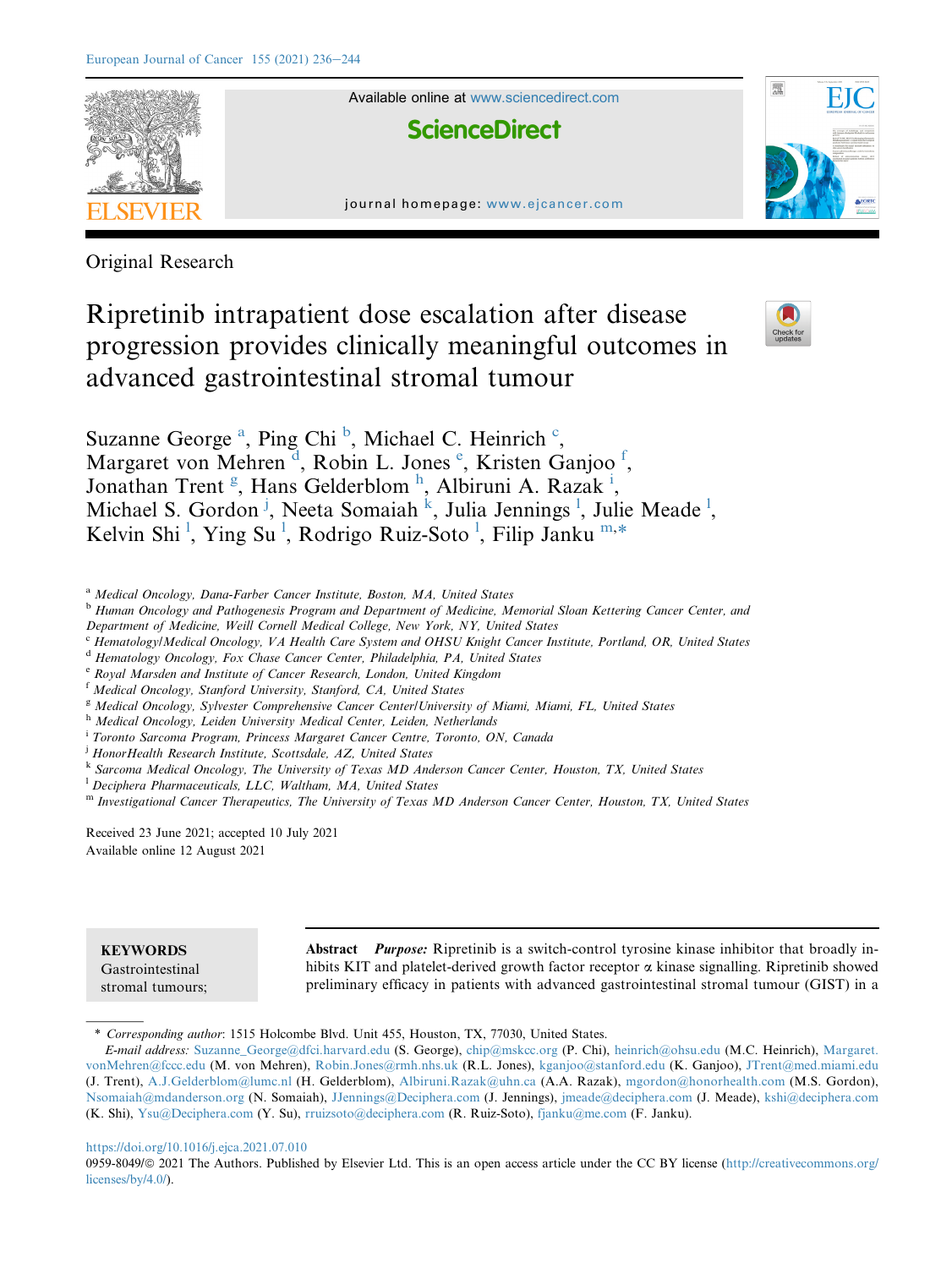Ripretinib; Pharmacology; Disease progression; Progression-free survival

phase I study across a range of doses. Results were confirmed in the phase III INVICTUS study, and ripretinib 150 mg once daily (QD) was subsequently approved as a  $\geq$  fourth-line therapy. Here, we report the phase I study results of intrapatient dose escalation (IPDE) in patients with GIST treated across second, third and later lines of therapy.

Methods: Patients with advanced GIST who experienced disease progression (PD) at ripretinib 150 mg QD could dose escalate to 150 mg twice daily (BID). Progression-free survival (PFS) 1 was calculated from the date of the first dose of ripretinib 150 mg QD to PD (as per Response Evaluation Criteria in Solid Tumours 1.1); PFS2 was from the date of IPDE (150 mg BID) to PD or death. Treatment-emergent adverse events (TEAEs) were summarised by dosing periods and compared descriptively.

Results: Of 142 patients with GIST receiving ripretinib 150 mg QD, 67 underwent IPDE. IPDE provided benefit across all lines of therapy; the median PFS2 was 5.6, 3.3 and 4.6 months for patients on second-, third- and  $\geq$  fourth-line therapy, respectively. A partial metabolic response after IPDE was demonstrated in 13 of 37 patients with available positron emission tomography scans. TEAEs reported at both doses were similar.

Conclusion: Ripretinib IPDE after PD provided continued clinical benefit in advanced GIST across second, third and later lines of therapy with a similar safety profile to that observed with the QD regimen.

ª 2021 The Authors. Published by Elsevier Ltd. This is an open access article under the CC BY license (<http://creativecommons.org/licenses/by/4.0/>).

# 1. Introduction

Most gastrointestinal stromal tumours (GISTs) harbour an activating mutation in either KIT or platelet-derived growth factor receptor  $\alpha$  (PDGFRA) tyrosine kinases  $[1-3]$  $[1-3]$  $[1-3]$ . Treatment of advanced GIST improved greatly with approval of oral tyrosine kinase inhibitors (TKIs). Five TKIs are approved for GIST in the United States—imatinib (adjuvant and first-line therapy), sunitinib (second-line therapy), regorafenib (third-line therapy), ripretinib (fourth-line therapy) and avapritinib (PDGFRA exon 18 mutant GIST)  $[4-7]$  $[4-7]$  $[4-7]$  $[4-7]$  $[4-7]$ . Although these TKIs improved the outcomes of patients with GIST, disease progression still occurs, with progressionfree survival (PFS) being typically shorter after first-line treatment. Disease progression is largely due to the development of secondary mutations in KIT or PDGFRA, [\[8](#page-8-0)] which can result in complex intratumour and intertumour heterogeneity  $[8,9]$  $[8,9]$  $[8,9]$ . Thus, there is a need for therapeutic options in advanced GIST that are effective against a broad spectrum of KIT and PDGFRA mutations and provide clinical benefit beyond disease progression.

Ripretinib, approved for use based on the results of the phase III INVICTUS trial [[10\]](#page-8-2), is indicated in the treatment of adult patients with advanced GIST who have received prior treatment with 3 or more kinase inhibitors, including imatinib [[5,](#page-7-2)[11,](#page-8-3)[12](#page-8-4)]. Ripretinib, an oral switch-control TKI, has a unique dual mechanism of action that regulates the kinase switch pocket and activation loop [[13\]](#page-8-5). This novel mechanism of action provides broad inhibition of KIT or PDGFRA kinase activity, including wild-type KIT or PDGFRA and multiple KIT and PDGFRA mutations [[13\]](#page-8-5). In the primary report of the phase I trial, ripretinib demonstrated promising efficacy and had a favourable safety profile in patients with advanced GIST treated across multiple lines of therapy [\[14](#page-8-6)]. Although no maximum tolerated dose (MTD) was reached, the recommended dose of ripretinib was established as 150 mg once daily (QD) based on safety, pharmacokinetic findings and pharmacodynamic findings [[14\]](#page-8-6).

Intrapatient dose escalation (IPDE), as an alternative therapeutic option after disease progression while on an approved TKI, was previously demonstrated in patients receiving imatinib who, after progression, were allowed to cross over to a higher dose with benefit to a subset of patients [\[15](#page-8-7)]. A similar approach was explored in the ripretinib phase I study; on disease progression with ripretinib 150 mg QD, patients could dose escalate to ripretinib 150 mg twice daily (BID). Here, we report the efficacy, pharmacokinetics (PK) and safety results of IPDE in patients with advanced GIST treated across multiple lines of therapy from the phase I study.

# 2. Materials and methods

#### 2.1. Study design and treatment

Detailed methods of the phase I study (NCT02571036) that included dose escalation and expansion phase have been previously described [[14\]](#page-8-6). The escalation phase evaluated increasing doses of ripretinib administered in 28-day cycles in patients with advanced malignancies [\[14](#page-8-6)]. This escalation phase resulted in the recommended dose of 150 mg QD [[14\]](#page-8-6). In the expansion phase, patients were enrolled into disease-specific cohorts,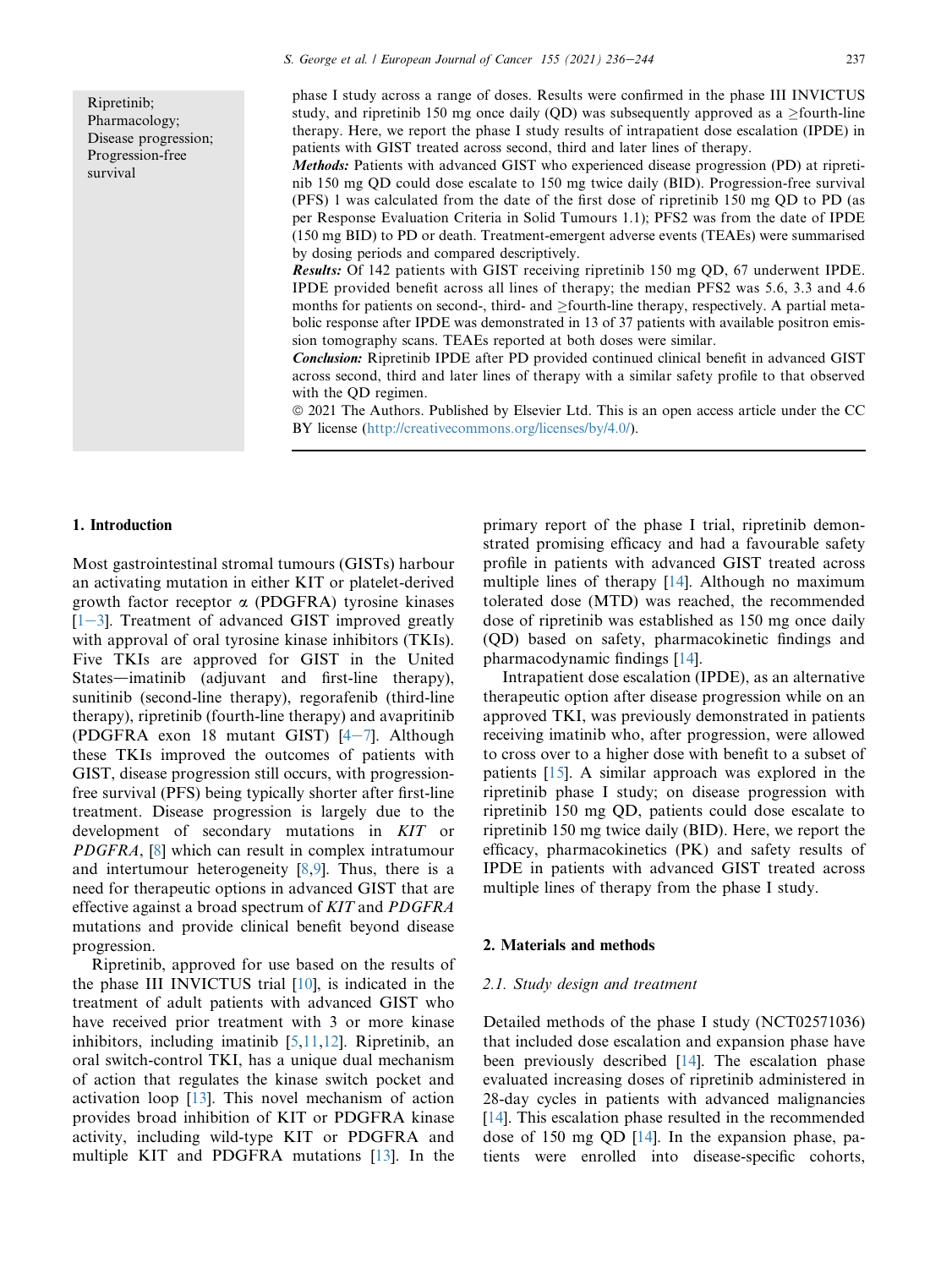including the KIT/PDGFRA mutant GIST cohort, and started on the recommended 150 mg QD dose of ripretinib [[14\]](#page-8-6). The GIST cohort consisted of patients treated with 1 (second-line therapy), 2 (third-line therapy) or  $>3$  (fourth-line or greater therapy) prior anticancer therapies [[14\]](#page-8-6). Patients who progressed on ripretinib 150 mg QD, as determined by Response Evaluation Criteria in Solid Tumours (RECIST) v1.1 and based on local radiology review, were given the option to escalate to 150 mg BID.

This study was conducted in accordance with the Declaration of Helsinki and the International Council for Harmonisation Guidelines for Good Clinical Practice. All patients provided written informed consent to participate in the study. Before the start of and throughout the study, the protocol, protocol amendments and informed consent documents were approved by each site's institutional review board and the appropriate regulatory authorities.

# 2.2. Patient population

Eligible patients included those  $\geq 18$  years of age with histologically confirmed advanced GIST [[14\]](#page-8-6). Patients must have had  $\geq 1$  measurable lesion, as per RECIST version 1.1. For inclusion in the trial, patients with GIST were required to have a KIT or PDGFRA mutation and must have progressed on, or had intolerability to, at least 1 line of systemic TKIs. Baseline characteristics, including age, sex, Eastern Cooperative Oncology Group status and mutation status, were recorded. Full eligibility criteria are listed in Supplementary Data.

## 2.3. Efficacy assessments

The primary efficacy outcome was PFS as per RECIST v1.1 based on local radiology review. PFS1 was calculated from the date of the first dose of ripretinib 150 mg QD to disease progression. PFS2 was defined as PFS on ripretinib 150 mg BID from the date of escalation to progression or death. An exploratory assessment of metabolic tumour response by  $^{18}$ F-fluorodeoxyglucose positron emission tomography (FDG-PET), as per European Organisation for Research and Treatment of Cancer (EORTC) criteria, was also conducted during the PFS2 period after the patient's initial progression. PFS2 baseline PET scans were taken within 10 days before IPDE; a follow-up scan was taken  $17-31$  days after IPDE. PET scans were assessed by a central reviewer.

# 2.4. Pharmacokinetic assessments

The PK of ripretinib and its active metabolite DP-5439 was assessed. PK sampling was conducted predose on day 15 during cycle 1, the first day of each subsequent cycle and at the final study visit. PK analyses are presented as the geometric mean predose steady state trough plasma concentration of ripretinib and active metabolite DP-5439 at the 150 mg QD and 150 mg BID dose. The steady state was defined as when the regimen was administered  $>50\%$  of the time for the specified interval (i.e. the 150 mg BID dose was administered most of the time during the IPDE period) and regimens for which the average number of days administered was 5 days (i.e. the patient is conceivably dosed to a steady state for each observed trough concentration). Plasma samples were analysed for ripretinib and DP-5439 concentrations by a validated high-performance liquid chromatography tandem mass spectrometric method.

## 2.5. Safety outcomes

Treatment-emergent adverse events (TEAEs) were defined as any AE that occurred after administration of the first dose of the study drug and through 30 days after the last dose of the study drug, any event that was considered drug-related, regardless of the start date of the event, any event that was present at baseline but worsened in severity or any event that was subsequently considered drug-related by the investigator. AEs were coded with MedDRA dictionary v21.1. AEs are presented for patients with GIST who received ripretinib 150 mg QD and dose escalated to 150 mg BID.

# 2.6. Statistical analyses

Analyses were conducted by the line of therapy (second, third and fourth or greater). Descriptive statistics were used to summarise continuous variables, and discrete variables were summarised using frequencies and percentages. For PFS, the Kaplan-Meier method was used to obtain non-parametric estimates, the associated 2 sided 95% confidence intervals (CIs) for the median survival time, the 25th and 75th percentiles and survival probability functions.

## 3. Results

# 3.1. Patients

As of 8th May 2020 (data cutoff), of 142 enrolled patients with advanced GIST receiving ripretinib 150 mg QD, 67 patients dose escalated to ripretinib 150 mg BID after disease progression (Supplemental Fig. 1). The IPDE population  $(n = 67)$  included 10 patients on second-line therapy, 17 patients on third-line therapy and 40 patients on fourth-line or greater therapy. Overall baseline patient characteristics are listed in [Table 1](#page-3-0).

# 3.2. Efficacy

In the IPDE population, the median PFS1 (mPFS1; 150 mg QD) was 11.0 months (95% CI, 3.5, 22.1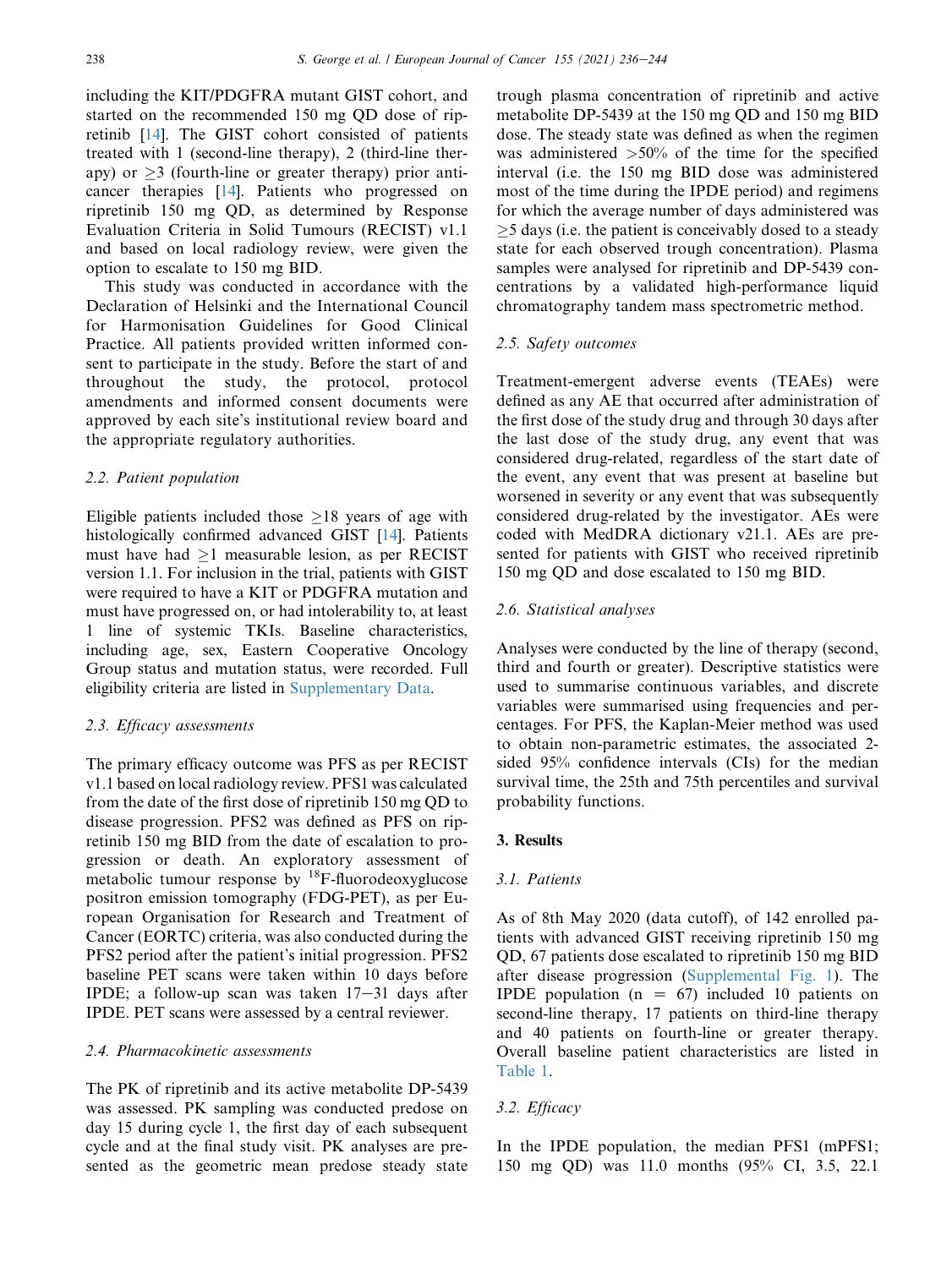<span id="page-3-0"></span>Table 1 Baseline characteristics of the IPDE population.

| Characteristics                 | Second     | Third        | >Fourth    | Total      |
|---------------------------------|------------|--------------|------------|------------|
|                                 | line       | line         | line       | $(N = 67)$ |
|                                 | $(n = 10)$ | $(n = 17)$   | $(n = 40)$ |            |
| Age at informed consent (years) |            |              |            |            |
| Mean (SD)                       | 59.6       | 64.6         | 59.9       | 61.1       |
|                                 | (13.57)    | (8.66)       | (10.03)    | (10.35)    |
| Median                          | 60.0       | 64.0         | 59.0       | 60.0       |
| Range                           | 32, 80     | 51, 82       | 39, 87     | 32, 87     |
| Age category (years)            |            |              |            |            |
| $>18 - 64$                      | 6(60)      | 9(53)        | 30(75)     | 45 (67)    |
| >65                             | 4(40)      | 8(47)        | 10(25)     | 22 (33)    |
| <b>Sex</b>                      |            |              |            |            |
| Male                            | 3(30)      | 10(59)       | 30(75)     | 43 (64)    |
| Female                          | 7(70)      | 7(41)        | 10(25)     | 24 (36)    |
| <b>ECOG</b> status              |            |              |            |            |
| $\theta$                        | 8(80)      | 9(53)        | 19 (48)    | 36 (54)    |
| 1                               | 2(20)      | 8 (47)       | 20(50)     | 30(45)     |
| $\mathfrak{D}$                  | 0          | $\theta$     | 1(3)       | 1(2)       |
| Primary mutations               |            |              |            |            |
| KIT exon 11                     | 8 (80)     | 12(71)       | 28 (70)    | 48 (72)    |
| KIT exon 9                      | 1(10)      | 5(29)        | 8(20)      | 14(21)     |
| KIT other exons                 | 0          | $\mathbf{0}$ | 2(5)       | 2(3)       |
| PDGFRA (exon                    | 1(10)      | 0            | 2(5)       | 3(5)       |
| 18, non-D842V)                  |            |              |            |            |

Data presented as n (%) unless otherwise indicated. Percentages were rounded to the nearest whole number.

ECOG, Eastern Cooperative Oncology Group; IPDE, intrapatient dose escalation; PDGFRA, platelet-derived growth factor receptor alpha; SD, standard deviation.

months) for patients on second-line therapy, 8.3 months (95% CI, 1.8, 11.1 months) for third-line therapy and 5.5 months (95% CI, 2.1, 8.1 months) for fourth-line or greater therapy ([Fig. 1A](#page-4-0)). After IPDE, the median PFS2 (mPFS2) was 5.6 months (95% CI, 1.4, not estimable) for patients on second-line therapy, 3.3 months (95% CI, 2.3, 7.4 months) for third-line therapy and 4.6 months (95% CI, 2.8, 5.6 months) for fourth-line or greater therapy ([Fig. 1](#page-4-0)B). The ratio of mPFS2/mPFS1 in patients with GIST was 51%, 40% and 84% for secondline, third-line and fourth-line or greater therapy, respectively. Treatment duration for both dosing periods is shown in [Fig. 2.](#page-5-0) Within the IPDE population, across all lines of therapy, 14 patients with advanced GIST were on treatment for 2 years or longer. At the time of data cutoff, 10 patients were continuing treatment, including 4 who showed disease progression at a higher dose of ripretinib but continued treatment for clinical benefit.

A total of 37 patients underwent pre-/post-escalation PET scans within the window. Assessment of tumour metabolic response as per EORTC criteria in patients with GIST who underwent IPDE  $(n = 37)$  was performed. A total of 13 (35.1%) patients, across all lines of therapy, demonstrated partial metabolic response, and 19 (51.4%) showed metabolic stable disease after dose escalation to ripretinib 150 mg BID compared with the baseline. A summary of the best overall response by the line of therapy is shown in Supplemental Table 2. Radiological images of a partial metabolic response (33.7% change in standardised uptake values) before and after dose escalation from a patient in this study are shown in [Fig. 3](#page-5-1).

# 3.3. Pharmacokinetics

PK analysis  $(n = 60)$  revealed that subsequent dose escalation from 150 mg QD to BID resulted in an approximately 2-fold increase in the steady state trough concentration of ripretinib and its active metabolite DP-5439. Patients who were missing or had an invalid steady state trough samples at either regimen (QD or IPDE) were excluded from the PK analysis. Geometric mean trough concentrations for ripretinib increased from 323 ng/mL at 150 mg QD to 676 ng/mL at 150 mg BID, whereas DP-5439 increased from 721 ng/mL to 1270 ng/mL after dose escalation.

### 3.4. Safety

The AE profile was similar during both dosing periods in patients with advanced GIST. TEAEs that occurred in  $>10\%$  of the IPDE population during the IPDE period are listed in [Table 2](#page-6-0), with the corresponding TEAE frequencies during the QD dosing period provided for reference. Of note, only TEAEs that were new or worsened during the IPDE period are listed for that time period. Two TEAEs were notably higher in the IPDE period than those in the QD period, anaemia (22.4% vs. 4.5%) and dyspnoea (13.4% vs. 7.5%). No new TEAEs (>10%) were observed in the IPDE period, although two grade  $3/4$  AEs ( $>5\%$  of patients)abdominal pain  $(10.4\%)$  and anaemia  $(6\%)$ —were observed in the IPDE period only. Of 67 IPDE patients, 32 (47.8%) developed a grade 3/4 TEAE during the QD dosing period and 42 (62.7%) developed a grade 3/4 TEAE during the IPDE period. Twelve (17.9%) patients experienced a TEAE that led to death, none of which were considered related to the study drug.

Similar numbers of patients underwent dose reduction/interruptions because of TEAEs in both dosing periods. A summary of dose modifications that occurred during both dosing periods is presented in [Table 3.](#page-6-1) After dose escalation to ripretinib 150 mg BID, 10 (15%) patients experienced TEAEs that led to treatment discontinuation ([Table 3\)](#page-6-1). We reviewed AEs that led to dose interruption/reductions and did not observe a trend towards any specific AE. Events that led to treatment discontinuation in 10 patients are presented in Supplemental Table 1. Three of these  $10$  events—cardiac failure, cardiac myopathy and ejection fraction decreased—were considered drug-related.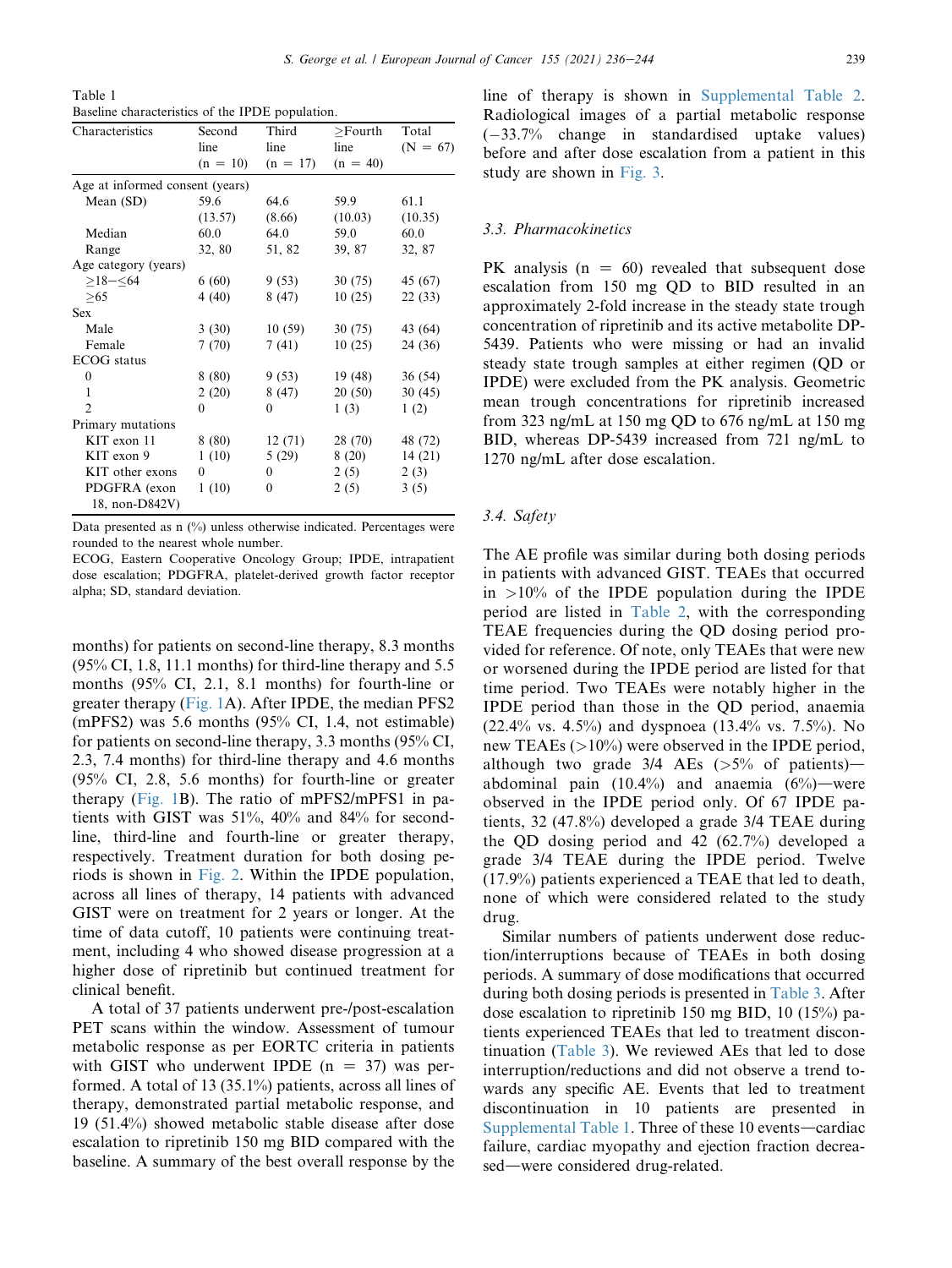<span id="page-4-0"></span>

Fig. 1. Kaplan-Meier plot of progression-free survival by the line of therapy in patients with GIST who underwent intrapatient dose escalation. BID, twice daily; CI, confidence interval; GIST, gastrointestinal stromal tumour; PFS, progression-free survival; QD, once daily; -, not estimable.

# 4. Discussion

In the primary report of this phase I trial, ripretinib demonstrated promising efficacy at a range of doses in patients with advanced GIST [[14\]](#page-8-6). The MTD was not reached, and initial PK analysis determined peak plasma concentration (mean  $C_{\text{max}}$  [coefficient of variation %]) after a single dose of 150 mg ripretinib on cycle 1 day 1 to be 502 ng/mL (56.8%), and exposure ( $AUC_{0-24h}$ ) was 6634 ng x h/mL (59.8%) [\[14](#page-8-6)]. Preclinical pharmacology studies predicted ripretinib 150 mg to be effective, and

thus, combined with the phase I results, 150 mg QD was established as the recommended dose [[14\]](#page-8-6).

The present study aimed to determine the efficacy, PK and safety of ripretinib dose escalation after disease progression. Efficacy results of IPDE in patients with GIST demonstrate promising activity across all lines of therapy tested. The mPFS1 by the line of therapy in the IPDE population closely matches the overall mPFS for all patients with GIST enrolled in the phase I study [[14\]](#page-8-6). After disease progression, dose escalation to ripretinib 150 mg BID resulted in additional PFS beyond the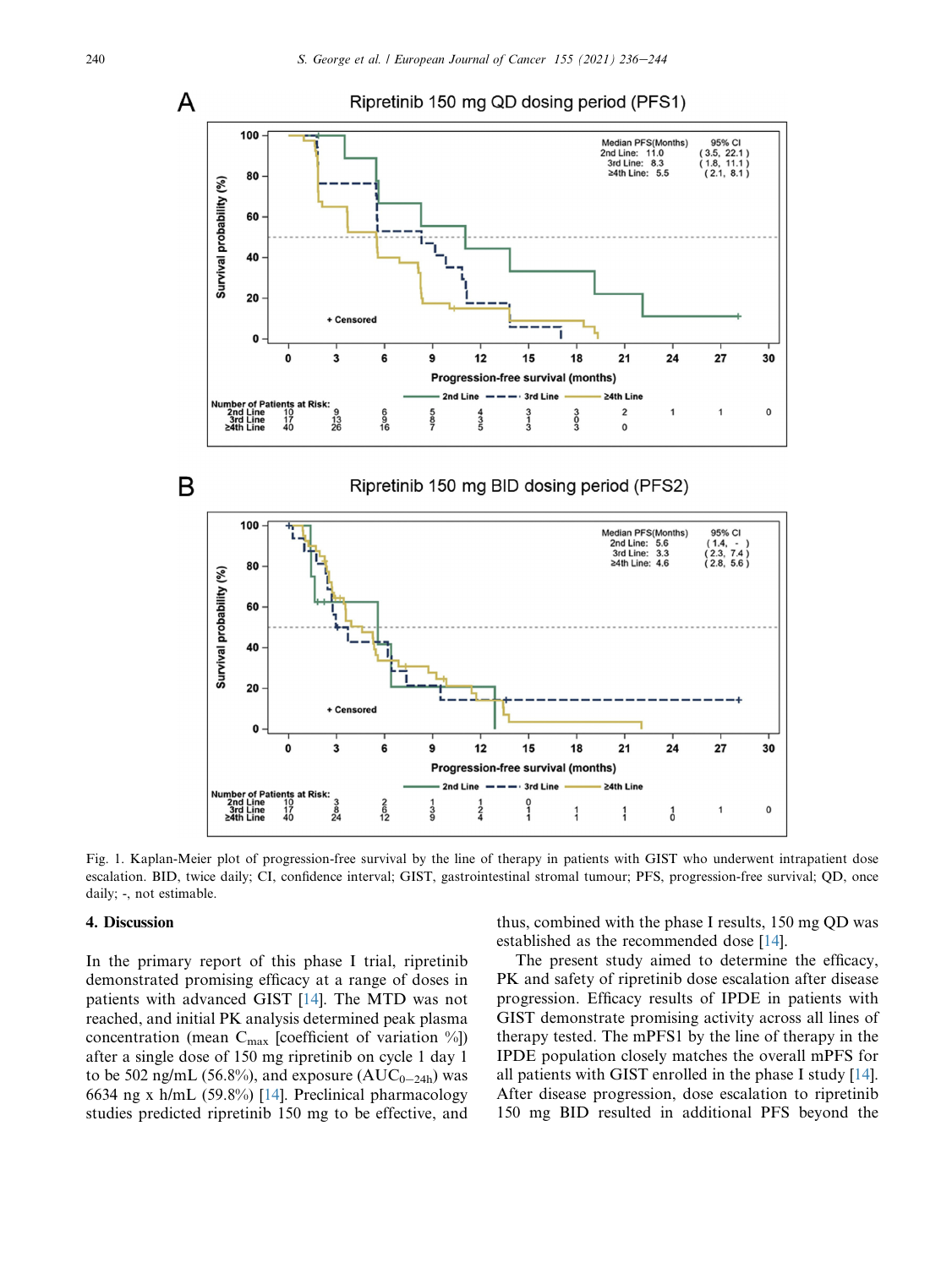<span id="page-5-0"></span>

<span id="page-5-1"></span>Fig. 2. Total duration of treatment in the GIST intrapatient dose escalation population. <sup>a</sup> Deaths noted were those counted as PFS events. BID, twice daily; GIST, gastrointestinal stromal tumour; PFS, progression-free survival; QD, once daily.



Fig. 3. Radiological images of a partial metabolic response in a patient with GIST who underwent ripretinib intrapatient dose escalation. GIST, gastrointestinal stromal tumour.

mPFS1 in these patients by 51%, 40% and 84% for second-, third- and fourth-line or greater therapy, respectively. In addition, an exploratory analysis of metabolic response showed 35.1% of patients had a partial metabolic response on IPDE.

In general, ripretinib 150 mg BID had an acceptable safety profile similar to 150 mg QD, and IPDE resulted in an approximately 2-fold increase in the steady state trough concentration of ripretinib. No new TEAEs were observed with the higher dose. TEAEs leading to dose interruption or dose reduction are comparable during the 150 mg QD period and IPDE period. Ten of 67 (15%) patients discontinued treatment because of TEAEs during the IPDE period, compared with 12 of 142 (8.5%) patients who discontinued treatment because of AEs on ripretinib 150 mg QD [[14\]](#page-8-6). Three cardiac events were observed and considered related to the study drug. Cardiac dysfunction is a safety warning for the 150 mg QD ripretinib regimen, and label precautions indicate that ejection fraction by echocardiogram or multigated acquisition scan should be assessed before initiating ripretinib and during treatment, as clinically indicated [\[5](#page-7-2)].

An IPDE study with TKIs in the treatment of GIST was previously carried out in a large clinical trial of patients with advanced GIST on imatinib as a first-line therapy. After disease progression on imatinib 400 mg QD, 133 patients crossed over to imatinib 400 mg BID, resulting in an mPFS of 81 days. However, the benefit was limited to patients with KIT exon 9 primary mutations [\[15](#page-8-7)]. Although dose escalation was concluded to be well tolerated, a significant increase in reports of anaemia and fatigue was noted. At 6 months after dose escalation, 17% of patients required a dose reduction and a further 51% discontinued treatment largely as a result of disease progression [[15\]](#page-8-7). Although dose escalation for imatinib is recommended in certain clinical scenarios, specifically, KIT exon 9 mutations, this benefit has not been demonstrated for the other TKIs [\[16](#page-8-8)].

A limitation of this study is that not all patients who experienced progressive disease received the 150 mg BID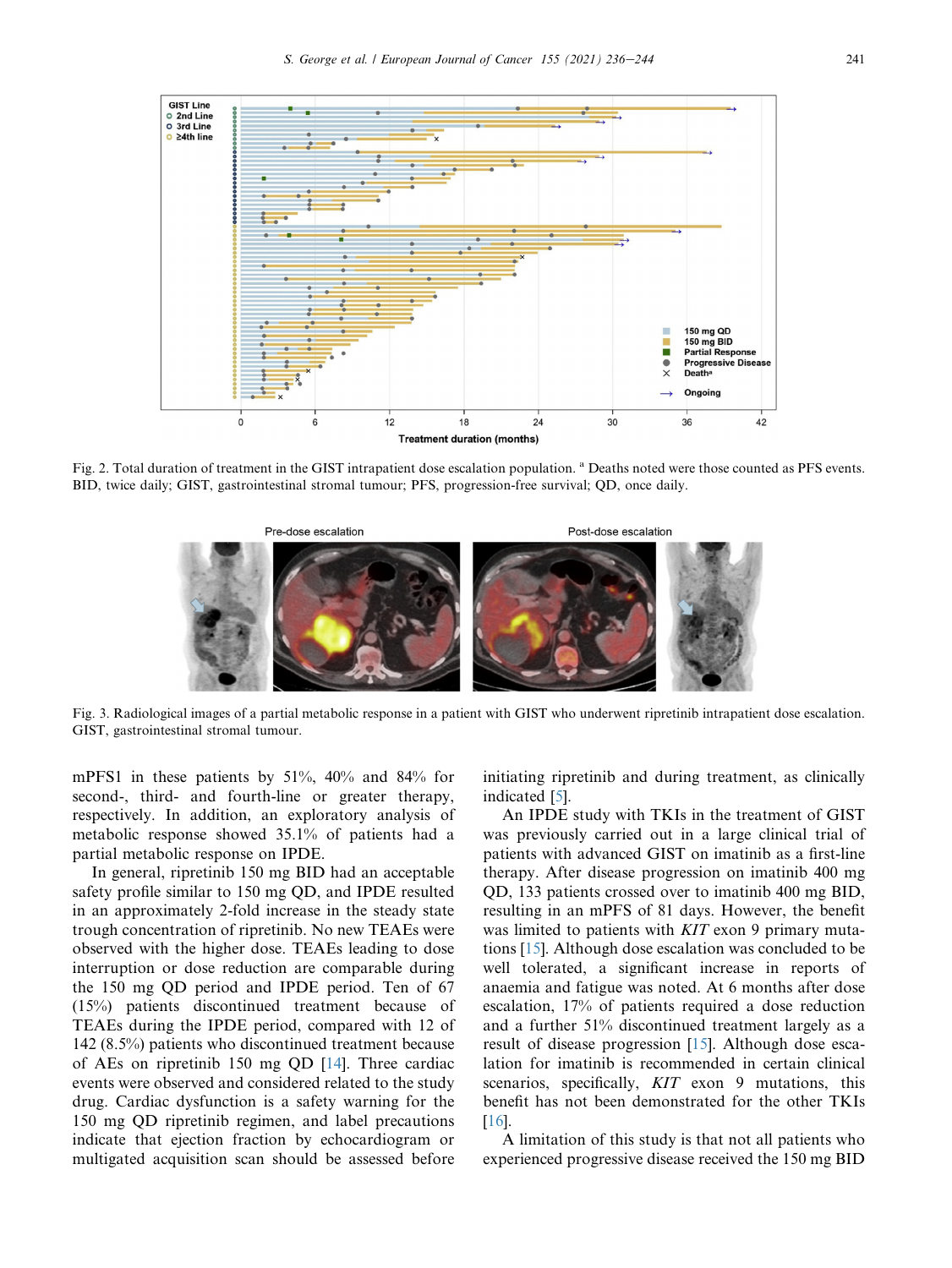<span id="page-6-0"></span>Table 2

TEAEs occurring in >10% of patients with GIST in the 150 mg IPDE period.

| Preferred term,<br>$n \ (\%)$ | Ripretinib 150 mg<br>QD period<br>$(n = 67)$ |           | Ripretinib 150 mg<br>IPDE period <sup>a</sup><br>$(n = 67)$ |           |
|-------------------------------|----------------------------------------------|-----------|-------------------------------------------------------------|-----------|
|                               | All grades                                   | Grade 3/4 | All grades                                                  | Grade 3/4 |
| Diarrhoea                     | 13 (19.4)                                    | 1(1.5)    | 19(28.4)                                                    | 1(1.5)    |
| Abdominal pain                | 15(22.4)                                     | $\theta$  | 18 (26.9)                                                   | 7(10.4)   |
| Nausea                        | 24 (35.8)                                    | $\Omega$  | 17(25.4)                                                    | $\theta$  |
| Decreased appetite            | 11(16.4)                                     | $\theta$  | 16(23.9)                                                    | 1(1.5)    |
| Anaemia                       | 3(4.5)                                       | 0         | 15(22.4)                                                    | 4(6.0)    |
| Fatigue                       | 23(34.3)                                     | 0         | 14 (20.9)                                                   | 2(3.0)    |
| <b>PPES</b>                   | 24(35.8)                                     | $\theta$  | 12 (17.9)                                                   | $\theta$  |
| Alopecia                      | 41 $(61.2)$                                  | $\theta$  | 11(16.4)                                                    | $\theta$  |
| Vomiting                      | 9(13.4)                                      | $\Omega$  | 11 (16.4)                                                   | 0         |
| Weight decreased              | 19(28.4)                                     | 0         | 11 (16.4)                                                   | $\theta$  |
| Muscle spasms                 | 19(28.4)                                     | 0         | 10(14.9)                                                    | $\theta$  |
| Dyspnoea                      | 5(7.5)                                       | 0         | 9(13.4)                                                     | 2(3.0)    |
| Back pain                     | 10(14.9)                                     | $\theta$  | 7(10.4)                                                     | $\theta$  |
| Headache                      | 8(11.9)                                      | 0         | 7(10.4)                                                     | 1(1.5)    |
| Myalgia                       | 33(49.3)                                     | 0         | 7(10.4)                                                     | 0         |
| Oedema peripheral             | 5(7.5)                                       | 0         | 7(10.4)                                                     | 1(1.5)    |
| Rash                          | 13 (19.4)                                    | 0         | 7(10.4)                                                     | 0         |

GIST, gastrointestinal stromal tumour; IPDE, intrapatient dose escalation; PPES, palmar-plantar erythrodysesthesia syndrome; QD, once daily; TEAE, treatment-emergent adverse event.

<sup>a</sup> Only includes TEAEs that are new or worsening.

#### <span id="page-6-1"></span>Table 3

Dose modifications occurring in patients with GIST in the 150 mg IPDE population.

| Parameters, $n$ (%)                                 | Ripretinib 150 mg<br>QD period<br>$(n = 67)$ | Ripretinib 150 mg<br><b>IPDE</b> period<br>$(n = 67)$ |
|-----------------------------------------------------|----------------------------------------------|-------------------------------------------------------|
| Any TEAE leading to<br>dose interruption            | 28 (41.8)                                    | 30(44.8)                                              |
| Any TEAE leading to<br>dose reduction               | 4(6.0)                                       | 6(9.0)                                                |
| Any TEAE leading to<br>treatment<br>discontinuation | N/A                                          | 10(14.9)                                              |

GIST, gastrointestinal stromal tumour; IPDE, intrapatient dose escalation; N/A, not applicable; QD, once daily; TEAE, treatmentemergent adverse event.

dose (Supplemental Fig. 1). The decision of dose escalation was made by individual investigators based on the patient's best interest. Another limitation is the relatively small sample size across multiple lines of therapy that did not allow for analyses to be stratified by mutational status or to determine whether increased drug exposure led to increased PFS.

# 5. Conclusions

In conclusion, ripretinib dose escalation (150 mg QD to 150 mg BID) after disease progression was well tolerated and provided additional clinical benefit for patients with advanced GIST. This promising benefit was demonstrated for patients with GIST receiving second-, thirdand fourth-line or greater therapy. Ripretinib IPDE may be a clinically meaningful and well-tolerated strategy for patients with advanced GIST who progress on ripretinib 150 mg QD.

## Author contributions

Suzanne George: conceptualisation, resources, supervision, investigation, writing-original draft, and writingreview and editing. Ping Chi: resources, supervision, investigation, and writing-review and editing. Michael C. Heinrich: resources, supervision, investigation, and writing-review and editing. Margaret von Mehren: conceptualisation, resources, supervision, investigation, and writing-review and editing. Robin L. Jones: resources, supervision, investigation, and writing-review and editing. Kristen Ganjoo: resources, supervision, investigation, and writing-review and editing. Jonathan Trent: resources, supervision, investigation, and writing-review and editing. Hans Gelderblom: resources, supervision, investigation, and writing-review and editing. Albiruni Abdul Razak: resources, supervision, investigation, and writing-review and editing. Michael S. Gordon: conceptualisation, resources, supervision, investigation, and writing-review and editing. Neeta Somaiah: resources, supervision, investigation, and writing-review and editing. Julia Jennings: data curation, visualisation, writingoriginal draft, and writing-review and editing. Julie Meade: visualisation, writing-original draft, and writingreview and editing. Kelvin Shi: formal analysis, visualisation, and writing-review and editing. Ying Su: visualisation, writing-original draft, and writing-review and editing. Rodrigo Ruiz-Soto: conceptualisation, supervision, visualisation, writing-original draft, and writingreview and editing. Filip Janku: conceptualisation, data curation, resources, supervision, investigation, writing-original draft, and writing-review and editing.

# Funding

This study was sponsored by Deciphera Pharmaceuticals, LLC, Waltham, MA, USA.

## Conflict of interest statement

The authors declare the following financial interests/ personal relationships, which may be considered as potential competing interests: S.G. serves in an advisory/ consultancy role for AstraZeneca, Bayer, Blueprint Medicines, Daiichi Sankyo, Deciphera Pharmaceuticals, Eli Lilly and Exelixis; has a leadership role in Alliance Foundation; receives licensing royalties from Wolters Kluwer Health and is a shareholder/stockholder of Abbott Laboratories and Allergan, and her institution receives research support from Bayer, Blueprint Medicines, Deciphera Pharmaceuticals, Novartis and Pfizer. P.C. serves in an advisory role for Deciphera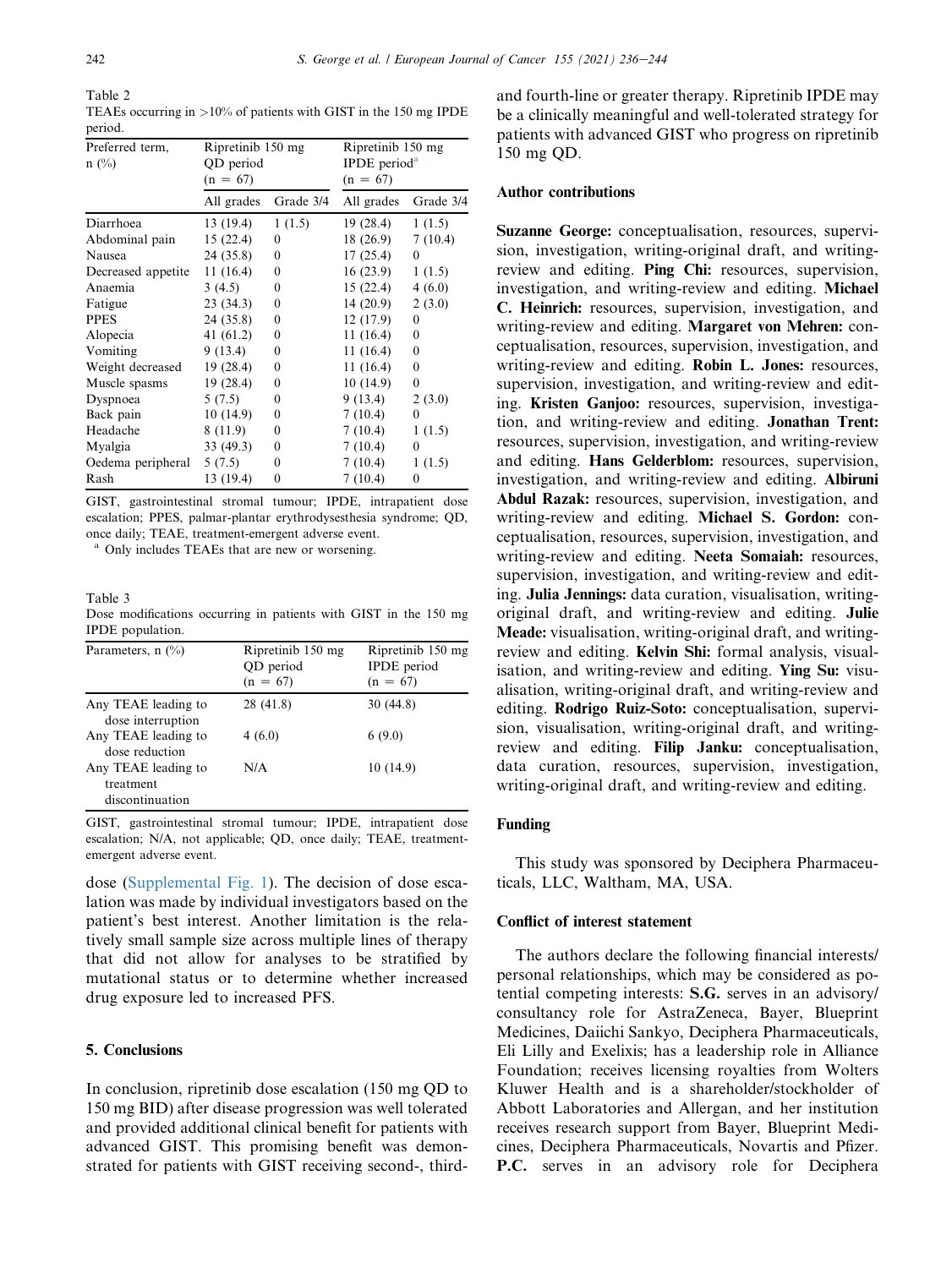Pharmaceuticals, Exelixis and Zailab; has received grant funding from Deciphera Pharmaceuticals, Exelixis, Novartis and Array and has licensing royalties and owns stock in ORIC. M.C.H. serves in a consultancy role for Blueprint Medicines, Deciphera Pharmaceuticals and Novartis; receives royalties from Novartis; receives grant funding from Blueprint Medicines and Deciphera Pharmaceuticals and has received travel, accommodations, and expenses from Blueprint Medicines and Deciphera Pharmaceuticals. M.v.M. serves in an advisory/consultancy role for Blueprint Medicines, Deciphera Pharmaceuticals and Exelexis and has received travel/accommodation expenses from Deciphera Pharmaceuticals and NCCN, and her institution has received funding from Arog, ASCO, Blueprint Medicines, Deciphera Pharmaceuticals, Gradalis, Genmab, Novartis and Solarius. R.L.J. has received honoraria and serves in an advisory role for Adaptimmune Therapeutics, Athenex, Bayer, Boehringer Ingelheim, Blueprint Medicines, Clinigen Group, Daiichi Sankyo, Deciphera Pharmaceuticals, Eisai, Epizyme, Immune Design, Eli Lilly, Merck, PharmaMar, UpToDate; serves in an advisory role for Boehringer Ingelheim and Tracon and has received funding from MSD. K.G. serves in an advisory role for Daiichi Sankyo and Foundation Medicine, and her institution has received grant funding from Deciphera Pharmaceuticals. J.T. serves in an advisory/consultancy role for Blueprint Medicines, Deciphera Pharmaceuticals, Daiichi Sankyo, Epizyme and Agios, and his institution has received grant funding from Advenchen, Agios, Blueprint Medicines, Deciphera Pharmaceuticals, and Plexxikon. H.G. institution has received grant funding from Daiichi Sankyo, Five Prime, Novartis, Deciphera Pharmaceuticals, Eli Lilly, Roche, Eisai, Debio, Boehringer Ingelheim, Pfizer, Amgen and TEVA. A.A.R. institution has received grant funding from Deciphera Pharmaceuticals. M.S.G. serves in an advisory/consultancy role for Agenus, Daiichi Sankyo, Deciphera Pharmaceuticals, ImaginAB, Imaging Endpoints, RedHill Biopharma, Salarius and Tracon, and has a leadership role in CareMission; his institution has received grant funding from AbbVie, Aeglea, Agenus, Amgen, Arcus, Astex, BeiGene, Blueprint Medicines, Bristol Meyers Squibb, Calithera, CellDex, Corcept, Clovis, Daiichi Sankyo, Deciphera Pharmaceuticals, Eli Lilly, Endocyte, Five Prime, Fujifilm Pharma, Genocea, ImaginAB, Medimmune, Merck, Neon, Plexxikon, RedHill Biopharma, Revolution Medicine, Roche/Genentech, Salarius, Seattle Genetics, Serono, Syndax, SynDevRx, Tesaro, Tolero, Tracon, and Veru, and he owns stock in Medelis. N.S. serves in an advisory role for Bayer, Blueprint Medicines and Deciphera Pharmaceuticals; has stocks in Pfizer and has received grant funding from Ascentage, AstraZeneca, Daiichi Sankyo, Deciphera Pharmaceuticals, GSK and Karyopharm. J.J. is employed by Deciphera Pharmaceuticals. J.M. is employed by Deciphera Pharmaceuticals and owns stock in Deciphera Pharmaceuticals. K.S. is employed by Deciphera Pharmaceuticals and owns stock in Alberio, Alnylam, AstraZeneca, Immunogen, Karyopharm, Deciphera Pharmaceuticals, and Spectrum. Y.S. is employed by Deciphera Pharmaceuticals. R.R-S. is employed by Deciphera Pharmaceuticals and owns stock in Deciphera Pharmaceuticals and Immunogen. F.J. serves in an advisory role for Asana, Baush Health, Cardiff Oncology, Deciphera, Guardant Health, Ideaya, IFM Therapeutics, Immunomet, Illumina, Jazz Pharmaceuticals, Novartis, PureTech Health, Sotio and Synlogic and has stocks in Cardiff Oncology, and his institution receives funding from Agios, Asana, Astellas, Astex, Bayer, Bicara, BioMed Valley Discoveries, Bioxcel, Bristol Myers Squibb, Deciphera, Fujifilm Pharma, Genentech, Ideaya, JS InnoPharm, Eli Lilly, Merck, Novartis, Novellus, Plexxikon, Proximagen, Sanofi, Sotio, SpringBank Pharmaceuticals, SQZ Biotechnologies, Synlogic, Synthorx and Symphogen.

# Acknowledgements

The authors would like to thank the patients, their families and caregivers, the investigators and the investigational site staff. This study was sponsored by Deciphera Pharmaceuticals, LLC, Waltham, MA, USA. Medical writing support was provided by Helen Rodgers, PhD, of AlphaBioCom, LLC, King of Prussia, PA, USA, and was funded by Deciphera Pharmaceuticals, LLC. M.C.H. received partial salary support from a VA Merit Award Grant (2I01BX000338-05).

## Appendix A. Supplementary data

Supplementary data to this article can be found online at [https://doi.org/10.1016/j.ejca.2021.07.010.](https://doi.org/10.1016/j.ejca.2021.07.010)

# <span id="page-7-0"></span>References

- [1] [Corless CL, Schroeder A, Griffith D, et al. PDGFRA mutations](http://refhub.elsevier.com/S0959-8049(21)00456-1/sref1) [in gastrointestinal stromal tumors: frequency, spectrum and](http://refhub.elsevier.com/S0959-8049(21)00456-1/sref1) in vitro sensitivity to imatinib. J Clin Oncol  $2005;23(23):5357-64$  $2005;23(23):5357-64$ .
- [2] [Martin-Broto J, Martinez-Marin V, Serrano C, et al. Gastroin](http://refhub.elsevier.com/S0959-8049(21)00456-1/sref2)[testinal stromal tumors \(GISTs\): SEAP-SEOM consensus on](http://refhub.elsevier.com/S0959-8049(21)00456-1/sref2) [pathologic and molecular diagnosis. Clin Transl Oncol 2017;](http://refhub.elsevier.com/S0959-8049(21)00456-1/sref2)  $19(5):536-45.$  $19(5):536-45.$  $19(5):536-45.$
- <span id="page-7-1"></span>[3] [Szucs Z, Thway K, Fisher C, et al. Molecular subtypes of](http://refhub.elsevier.com/S0959-8049(21)00456-1/sref3) [gastrointestinal stromal tumors and their prognostic and thera](http://refhub.elsevier.com/S0959-8049(21)00456-1/sref3)peutic implications. Future Oncol  $2017;13(1):93-107$  $2017;13(1):93-107$ .
- <span id="page-7-2"></span>[4] [Gleevec Prescribing information. East Hanover, NJ: Novartis](http://refhub.elsevier.com/S0959-8049(21)00456-1/sref4) [Pharmaceuticals Corporation; 2020](http://refhub.elsevier.com/S0959-8049(21)00456-1/sref4).
- [5] [Qinlock Prescribing information. Waltham, MA: Deciphera](http://refhub.elsevier.com/S0959-8049(21)00456-1/sref5) [Pharmaceuticals, LLC; 2020](http://refhub.elsevier.com/S0959-8049(21)00456-1/sref5).
- [6] [Stivarga Prescribing information. Whippany, NJ: Bayer Health-](http://refhub.elsevier.com/S0959-8049(21)00456-1/sref6)[Care Pharmaceuticals Inc.; 2020.](http://refhub.elsevier.com/S0959-8049(21)00456-1/sref6)
- [7] [Sutent Prescribing information. New York, NY: Pfizer Labs;](http://refhub.elsevier.com/S0959-8049(21)00456-1/sref7) [2020.](http://refhub.elsevier.com/S0959-8049(21)00456-1/sref7)